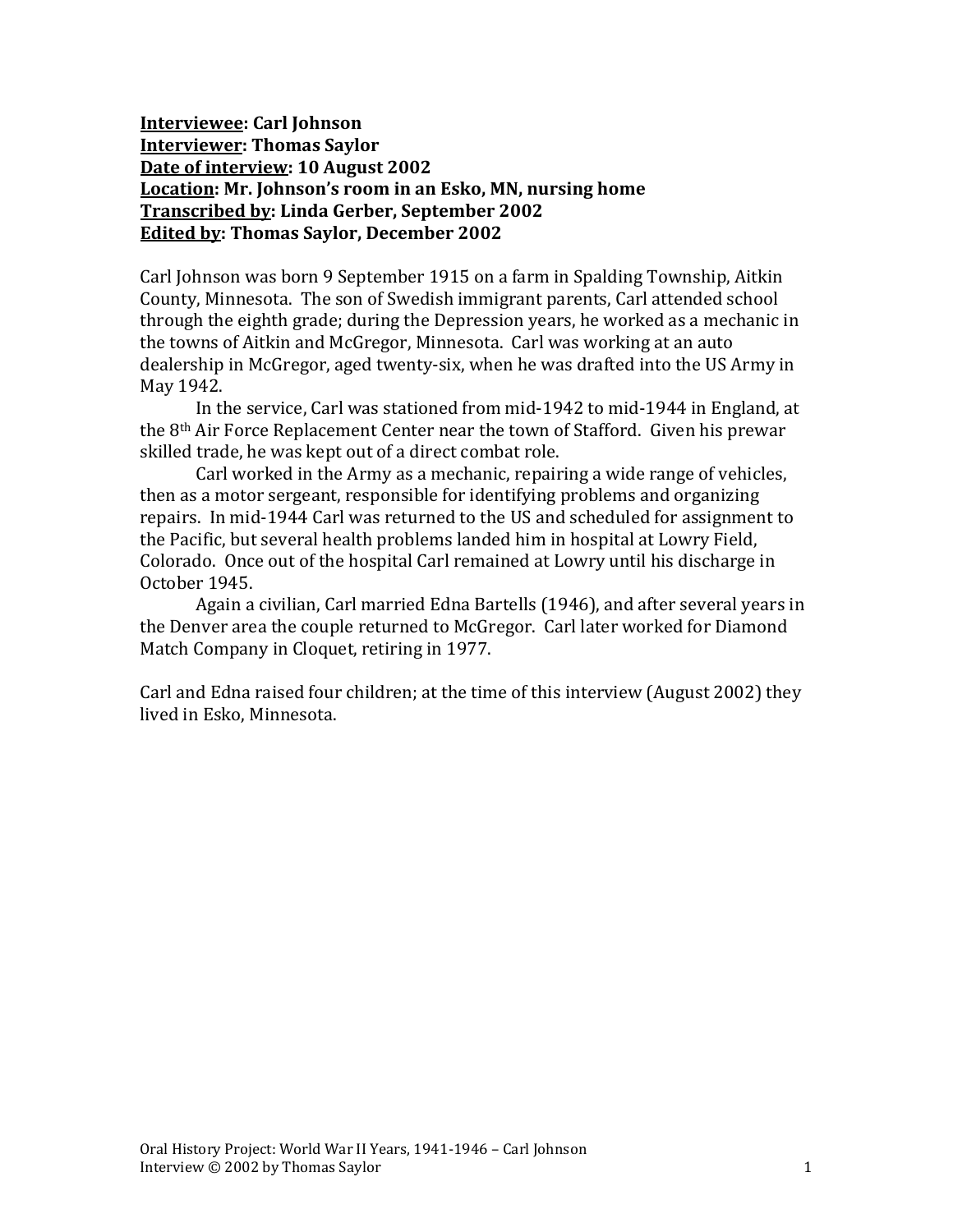**Interview key: T = Thomas Saylor C = Carl Johnson [text] = words added by editor, either for clarification or explanation (\*\*\*) = words or phrase unclear NOTE: interview has been edited for clarity**

#### **Tape 1, Side A. Counter begins at 000.**

T: Today is the  $10<sup>th</sup>$  of August 2002 and this is the interview with Mr. Carl Johnson. First Mr. Johnson, on the record, thanks very much for talking with us today.

C: You're more than welcome.

T: The first thing we talked a bit about when you grew up and what you did as a young man. Let me ask about the 7<sup>th</sup> of December 1941. That's the day the Japanese attacked Pearl Harbor. What were you doing when you first heard that news?

C: I thought that I'd be going to war. I'd have to go because I was a single person and I did have a trade.

T: As it turns out you were drafted not that long thereafter. About the Pearl Harbor news—would you say you were worried or angry or nervous? How would you describe yourself?

C: I don't really know. It's been so long ago that… I probably was a little angry.

T: Did you consider going to enlist?

C: Not really. I felt if they wanted me they'd come and get me.

T: And they did before too long.

C: Yes, that's right.

T: Do you remember getting the letter saying that you'd been drafted?

C: No, I don't.

T: Were you still living with your folks at that time or not?

C: No, I was working out. I was a mechanic.

T: And you were living on your own?

C: I boarded at a place.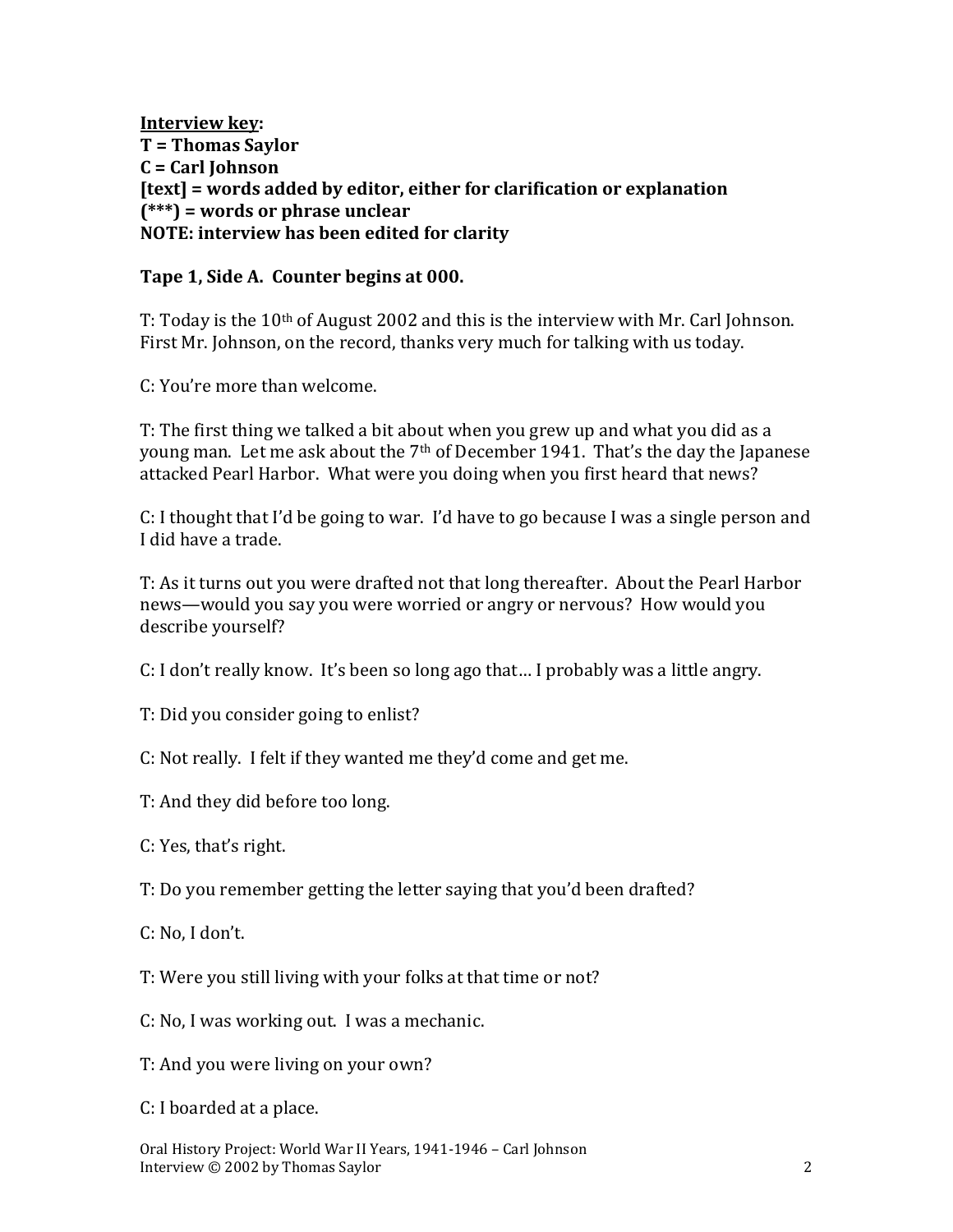T: But not with your folks anymore?

C: I'd go there on weekends. They were only five miles away from where I worked.

T: How did your folks react when you told them you'd been drafted?

C: I don't really know. I think they expected it. Having five boys in the family some of us would have to go.

T: Of those five boys how many did you say were drafted into the service?

C: Five. And all five of us were overseas.

T: All five of you went overseas. How many went to Europe like you?

C: We all did.

T: All of you went to Europe?

C: Well, I'll take that back. My third brother wound up in the hospital and he got a medical discharge so he didn't go.

T: But nobody went to the Pacific?

C: Nobody went to the Pacific.

T: Very quickly, without basic training you said, were sent over to England. What unit did you serve with over in England?

C: 8th Air Force Replacement Center.

T: You told me that was in Stone, which is north of Stafford in England.

C: Right.

T: Was that a large facility?

C: I'd say it was quite large. What our duties were to receive complete units from the States, and from there they went to different areas.

T: So an awful lot of guys must have gone through your place.

C: Right.

## **(1, A, 068)**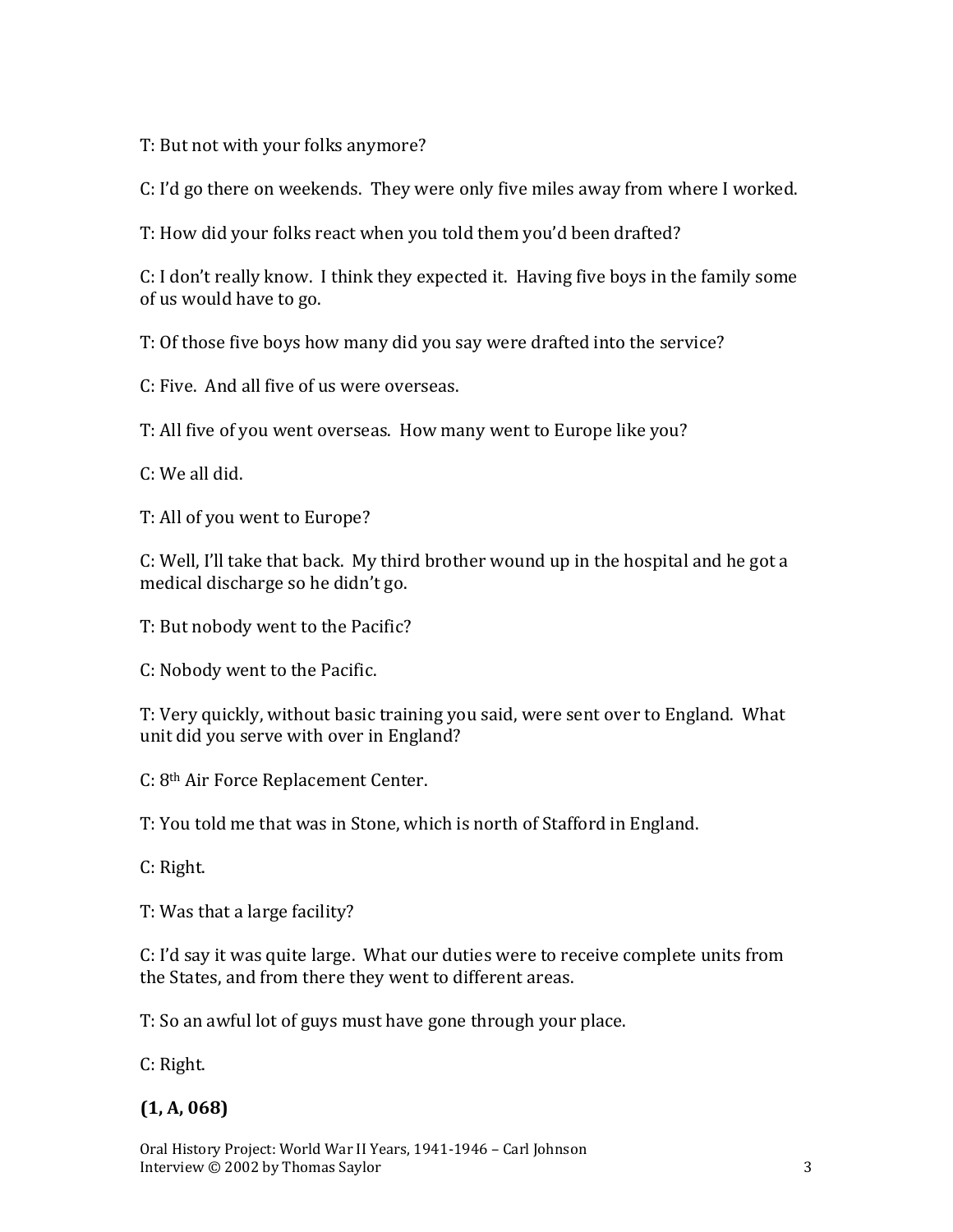T: And they didn't stay very long, I take it?

C: Probably two weeks. Then some of them would stay maybe two months.

T: So it differed depending on when and where they were needed?

C: Right. Some were replacements and they stayed there and those that were mechanically inclined we had them in the shop doing different things.

T: What exactly were your duties at this base?

C: I was a mechanic, to begin with. After I'd been there a while they sent me out to inspect the equipment that had to be repaired to know what to do and what not.

T: So equipment came in this facility to be repaired and then sent back?

C: The equipment that we had was used. We used an awful lot of trucks.

T: So there were trucks constantly in need of repair.

C: Right. And service.

T: Regular service. Like maintenance. In England there, you were part of the war against Germany. How did you yourself perceive the enemy? The Germans?

C: I figured the guys that were flying those planes were doing the same thing as we were. They were drafted to do that. It's the upper echelons that tell you what to do and what not to do.

T: So you wouldn't say you had any animosity against the Germans themselves?

C: No. They were there for purposes like we were.

T: Did that attitude that you had, did that change at all during the time you were in the service?

C: Not really. Not really.

T: How about the guys around you? Did you notice any different attitudes from different people?

C: I couldn't say that I could see it.

T: At your base there, was that at a base that combat aircraft flew from?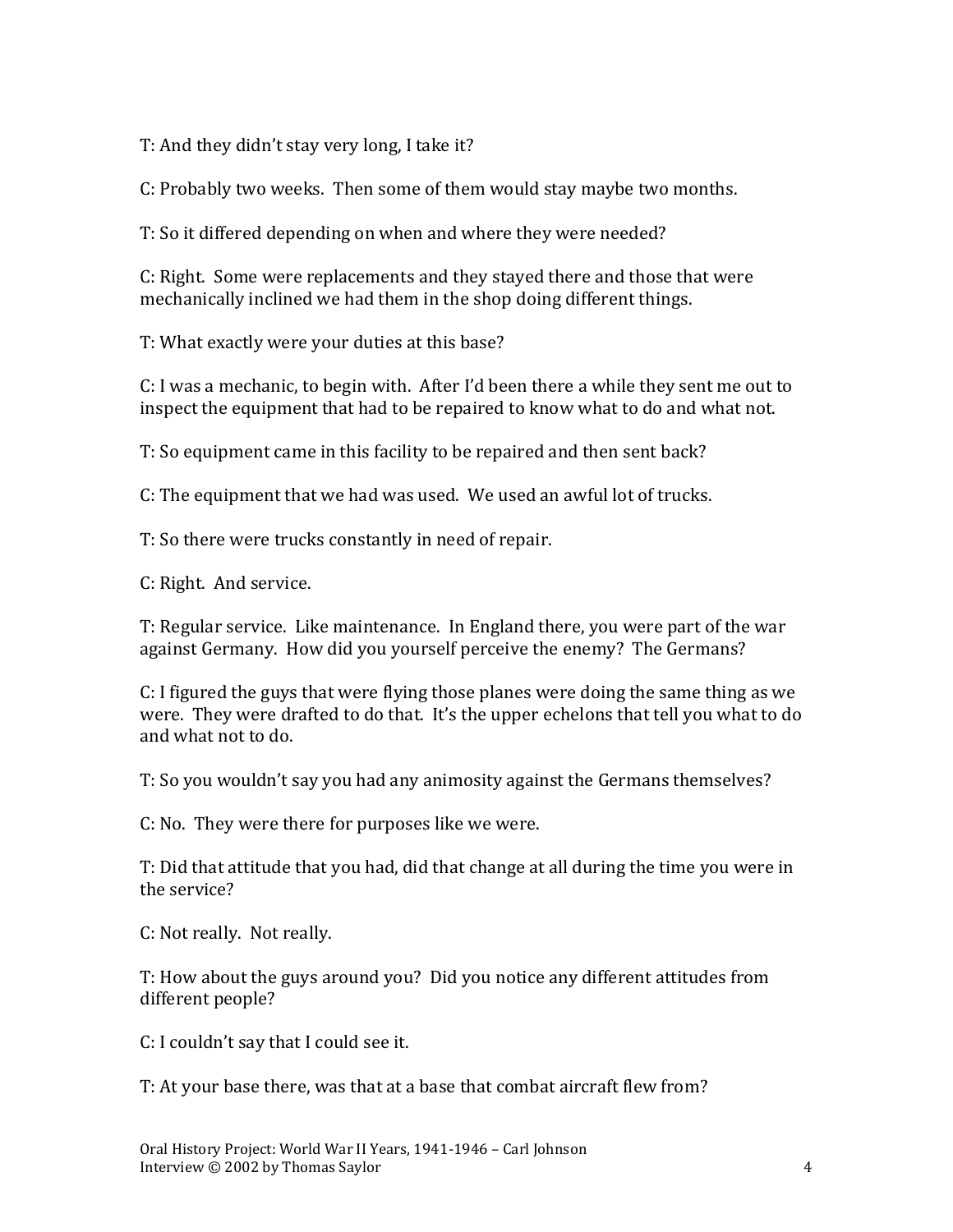$C: No.$ 

T: In a sense you were once step removed from actual combat situations.

C: That's right.

T: Did you still feel yourself to be part of the larger war effort?

C: Yes. We had a duty to do and we did it.

T: Did you feel resentful yourself that you weren't closer to the action or were you happy to be where you were?

C: I was happy where I was. I was twenty-seven years old, well I was twenty-eight, I guess, when I came back to the States again.

T: Were you a bit older than the other fellas that you were working with?

C: No. We had one guy from Pittsburgh that was forty-two years old.

T: He was doing the same thing you were?

C: Doing the same thing that we were.

T: Looking around yourself you didn't see eighteen, nineteen, twenty year old recruits necessarily?

C: No. They were a little older. In the mid-twenties.

T: Were most of these guys skilled already? As mechanics?

C: They had gone to mechanic schools in the service, some of them. Some of them had done some mechanical work.

T: So you were working with a number of skilled men on the job then?

C: I'd say they all had to be skilled. Because we didn't only have American equipment, we had some British equipment too. We had to use a lot of judgment.

T: Did you have British or troops of other nations working with you in your unit?

C: No. Just Americans with the equipment.

T: You mentioned the Germans a moment ago. Did you ever see the Germans?

 $C: No.$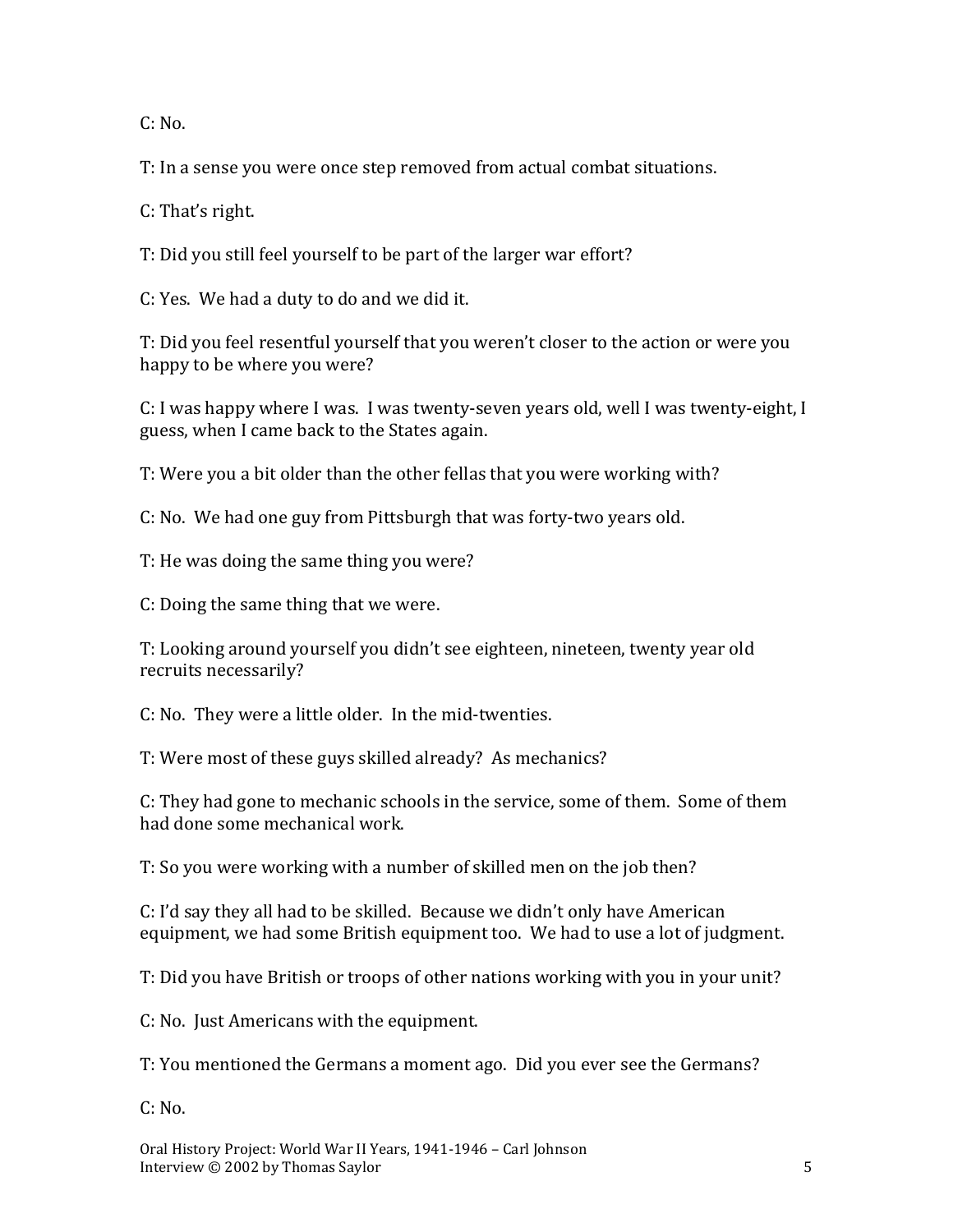T: In airplanes or POWs?

C: No, not really. We heard them.

T: What do you mean you heard them?

C: Nine o'clock every night they paid us a visit. They were flying over. We could tell them from our planes, because their engines in their aircraft weren't synchronized. Woo-wo-woo-wo. There was no synchronization in the engines. At nine o'clock every night they'd go over. They followed the Trent River, and that Trent River area was always a fog. They followed that river and they'd see the fog. They went as far as London. The closest we were to bombing was fifteen miles.

T: So your unit really was almost protected from a lot of the actual war itself.

C: Right.

T: Did the experience of being part of the war, how did it differ from what you imagined it might be like before you went over there?

C: I really don't know. I felt that when we went over there we had a duty to do and we did it.

T: So you really didn't have any preconceived ideas of what it was going to be like when you got there?

C: No.

T: Just kind of wait to see what comes?

C: Well, I knew that I would be in the mechanical field.

T: You didn't know where though.

C: Didn't know where.

T: Did you have a regular duty schedule, like shift work, or was it as needed?

C: It was every day, seven days a week.

T: What kind of hours did you work?

C: I suppose it depended on what the breakdowns were.

T: So you might work certain hours one day and other hours the next?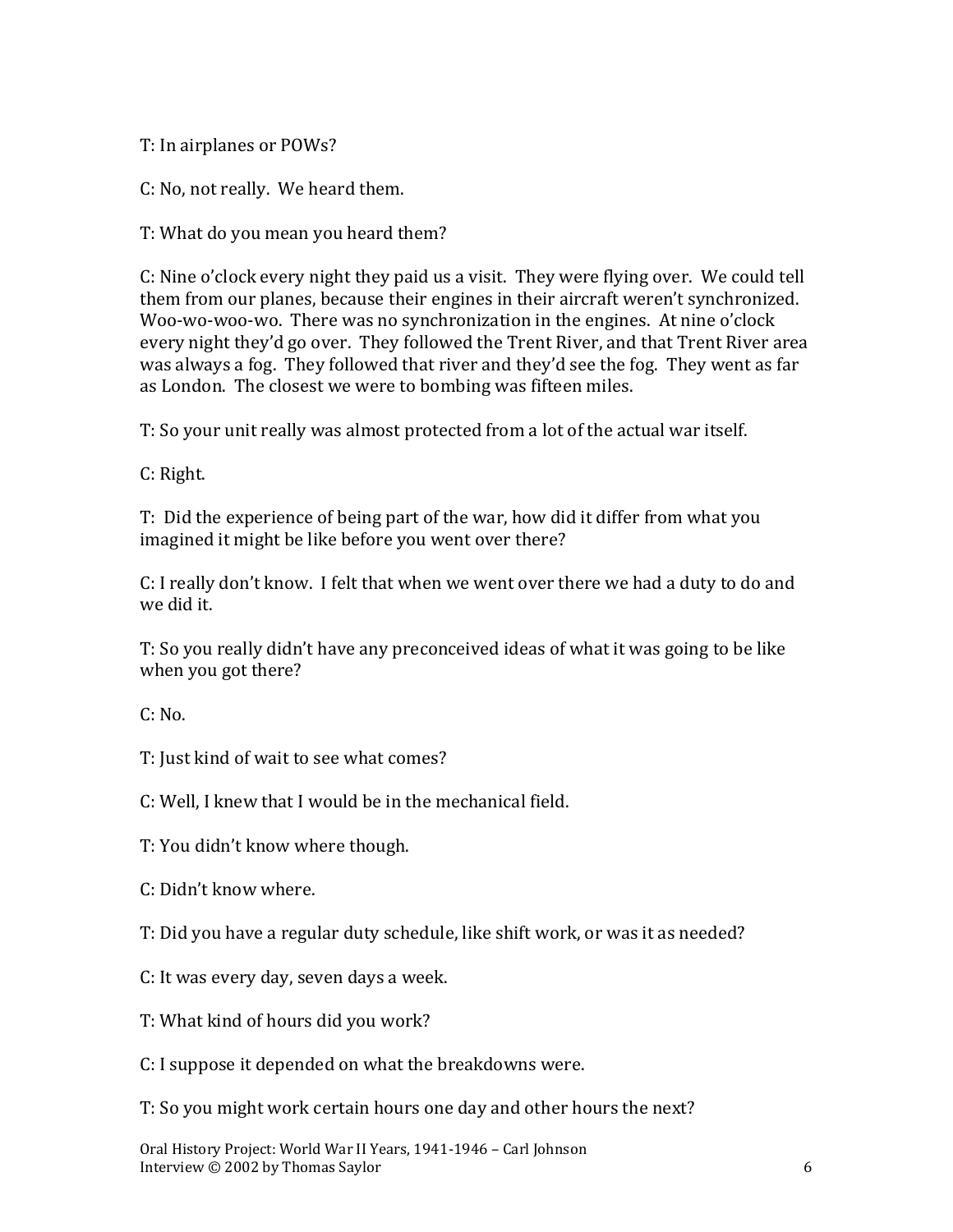C: Right. But usually the rest of them would get off at five, six o'clock and go to town.

T: Yourself included?

C: Not really. No.

T: The closest town was Stafford?

C: Stone.

T: Did you go to town much yourself?

C: Not that much.

T: What did fellas go to town for?

C: They had a beer. That's the only thing we could get. It was limited. They would open maybe at seven o'clock in the evening and then by nine o'clock, "All your glasses please."

T: You remember that much. How was the beer over there?

C: I didn't like it. I'm not a beer drinker.

T: If you go into town it means you probably saw or interacted with the local population?

C: Oh, yes.

T: How would you describe the people you interacted with?

C: They were real nice to us. They were glad that we were there. They'd do things for us, like this one family. He had been in World War I. They had one daughter. We would go to shows. I didn't drink. She became my sister's pen pal. I don't know, the last time I talked to my sister she hadn't got a letter from her. They corresponded regularly.

T: Forty some years it sounds like.

C: Never saw each other.

T: Just wrote letters. How about yourself? Did you visit with this family or other locals somewhat regularly?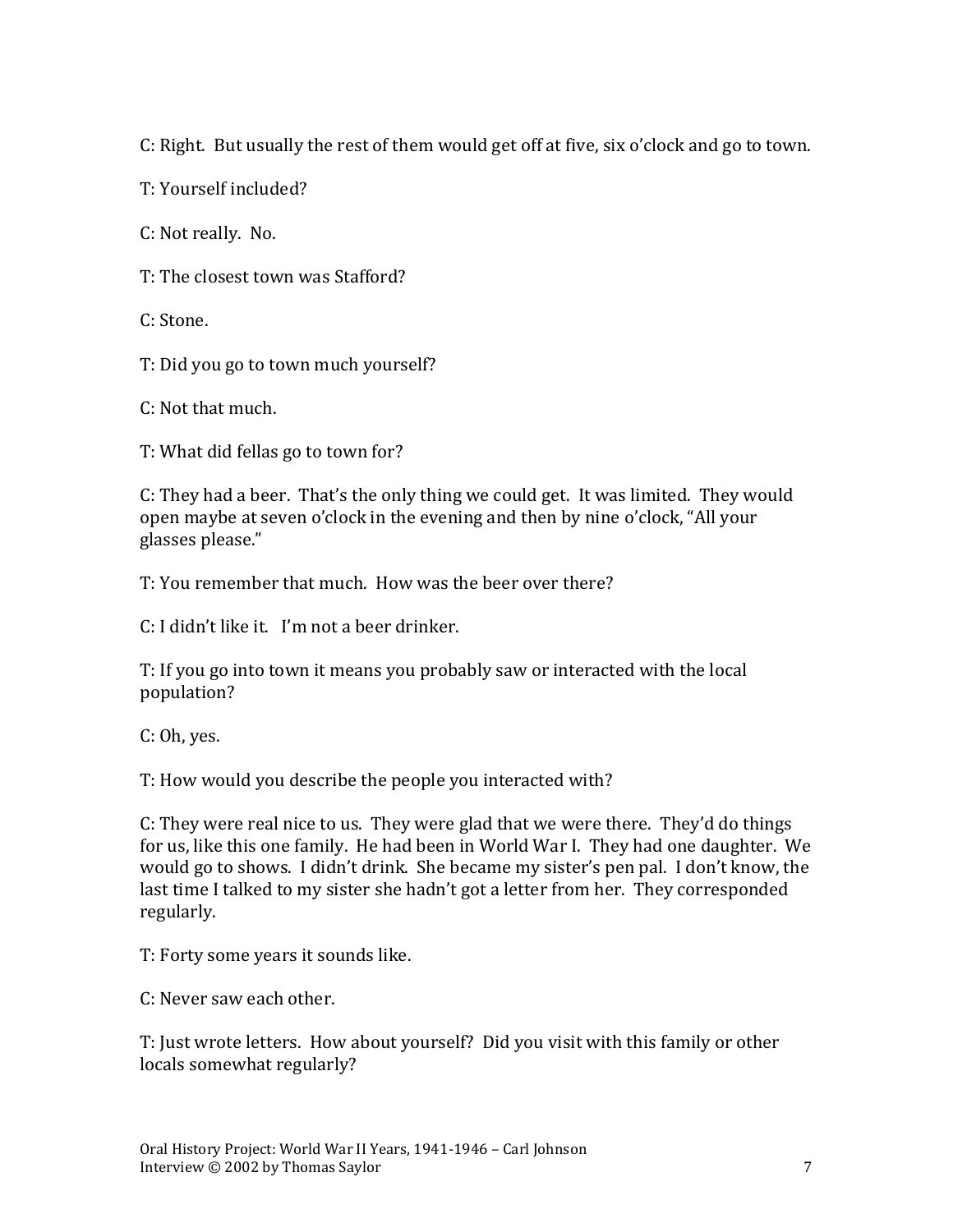C: Yes. I guess I'd say that. Another family that I met had a daughter about the same age. She had a Canadian pilot boyfriend so there was nothing between us. They'd invite me over for meals and stuff. Really nice!

We met these four girls walking down the road and we had gotten a Sunday off. The captain told us to pack up and take off. So we got to walking with these four girls, conversing. She says, "Are your dogs getting tired?" And I said, "No. That is not an English expression." She had been in New York. Her father worked for a salt company, and of course when the war broke out he had to go back to England. They were real nice people. I enjoyed visiting with them a lot.

#### **(1, A, 230)**

T: Did you observe any problems between the local population and any American service personnel?

C: They didn't like smart alecks.

T: Did we have some of those in uniform?

C: Yes, we did. Yes, we did. And they belittled the natives. The English people.

T: What do you mean?

C: I don't know. Snobby.

T: Talking about their accents? The British accents?

C: In some of their lifestyle which was a lot different than we had.

T: For example.

C: I can't really say. I don't really remember.

T: There was occasional friction between the local population and some American service personnel.

C: Yes. I probably shouldn't say this…

T: Go ahead.

C: I found that the southern boys were more snobbish toward the English people.

T: Rude?

C: Rude. Belittled them.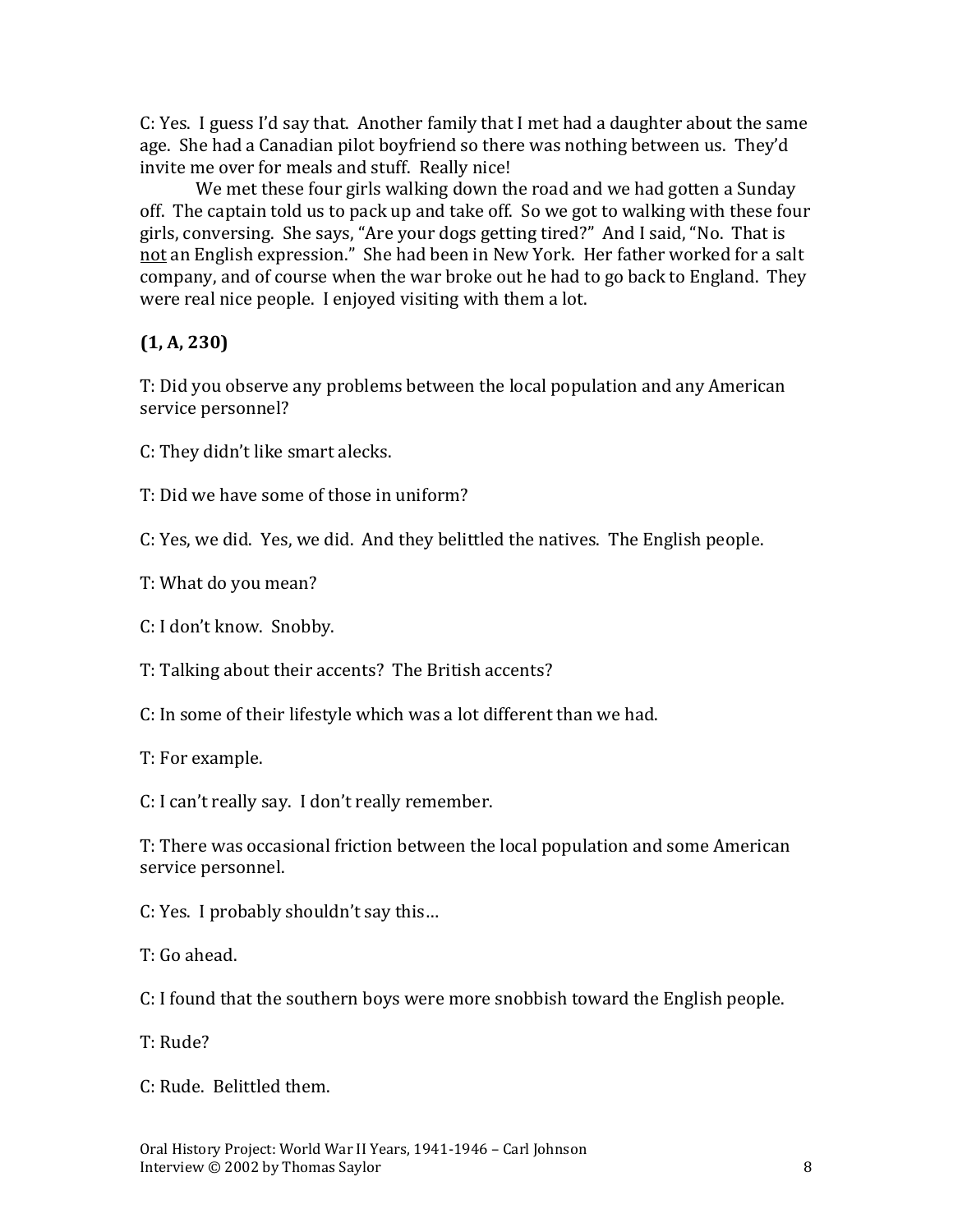T: Did you have a chance to travel for a day or longer outside your base or the town of Stone?

- C: No, not really. Not really.
- T: Were you in London at all?
- C: I don't recall if I was or not. If it was it was… I cannot remember.
- T: Was alcohol consumption or drinking a problem?

C: Some did. Somebody'd get more than they could handle. Let's face it—alcohol and beer weren't that plentiful in England. It was more or less rationed.

- T: So it was hard to get?
- C: Hard to get. You couldn't go in and buy a bottle that I could recall.
- T: Was there drinking on base where you were?
- C: No. Not that I ever can recall.
- T: On your base were there minorities? Were there blacks on the base?
- C: Very few. I think we had two.
- T: What did they do?
- C: They worked just like we did.
- T: As mechanics?

C: One of them did some mechanical work. The other guy cleaned up the trucks. I myself never had any gripes but we had some southern boys. I know the one was from Oklahoma. He and I were walking down the sidewalk one day, off base. We were both staff sergeants. We were talking and he looked up and here was a black master sergeant.

T: This means at least one rank above you.

C: Right. And he looked up and he says, "Get off the sidewalk you black son of a b." And I felt so bad. He [the black sergeant] probably thought the same thing about me as he did [this other fellow]. He couldn't stand to meet him on the sidewalk.

T: How did the black guy react when that happened?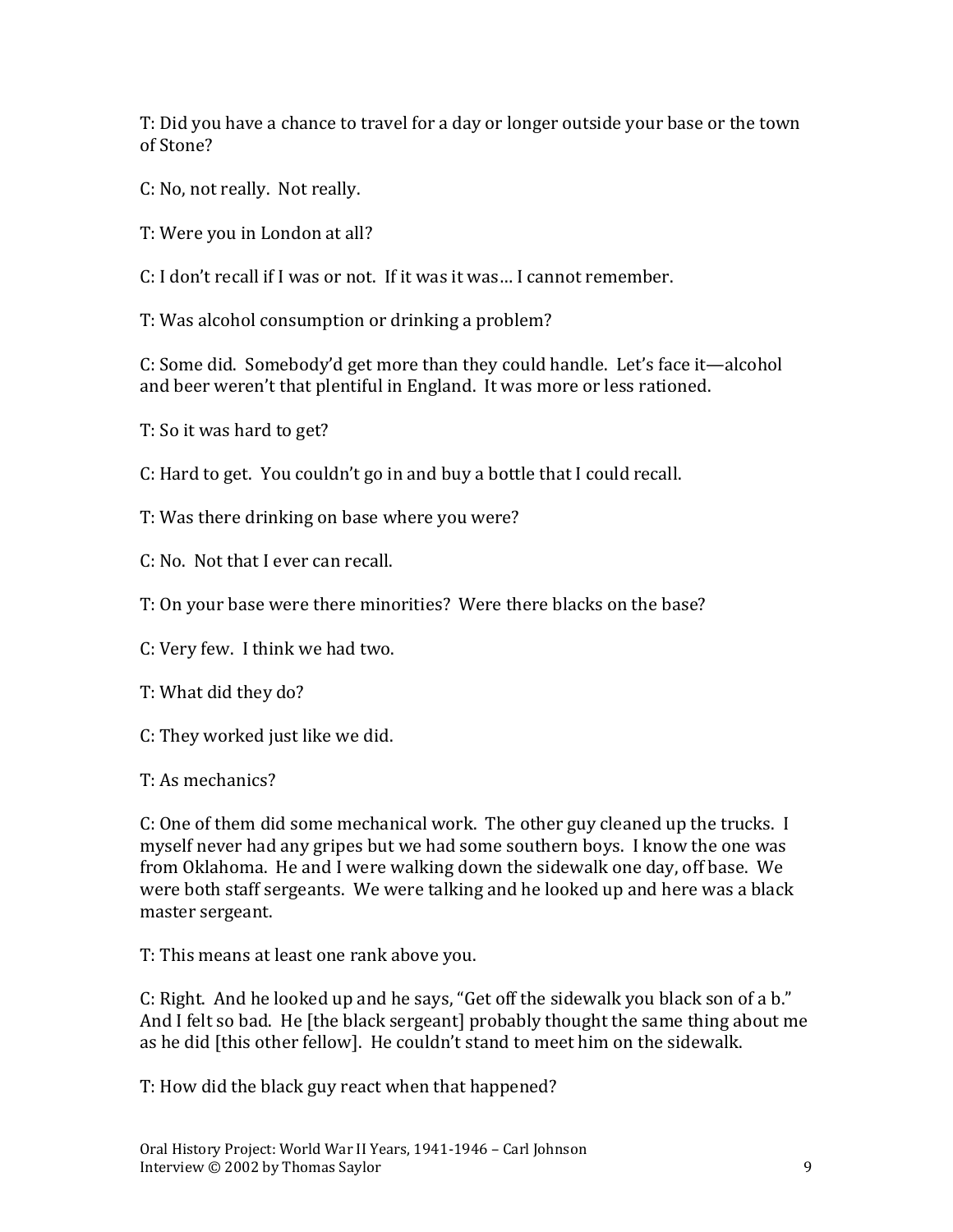C: He just politely stepped to the side, and when we got by he stepped back on the sidewalk.

T: He didn't challenge him or…

C: No. No.

T: That made you feel what? Embarrassed or ashamed or…?

C: I felt ashamed because they were there for the same purpose as we were. But there was a problem.

T: How were the relations between white guys from the north and white guys from the south?

C: I didn't see that too much.

T: You mean you didn't see difficulty?

C: No. Not that I could see anyway. I was from about as far north as you could get *(laughs)*.

T: And you got along with people okay.

C: We had several people from Texas, Oklahoma. I was more or less kind of a boss.

T: You were a staff sergeant pretty quickly.

#### **(1, A, 298)**

C: Right. Just bang, bang, bang and I was…

T: You mentioned there were only a few blacks on your base then.

C: I don't recall if there was more than two or three and one of them claimed that he wasn't colored, he wasn't a Negro. They said that he was from white parents. We never bothered anything.

T: How about others, Hispanics, Mexicans, American Indians… Any of these people in your unit?

C: I don't recall. If there was, we never had any problems.

T: How did you stay in touch with family and loved ones back home?

C: Write letters back and forth.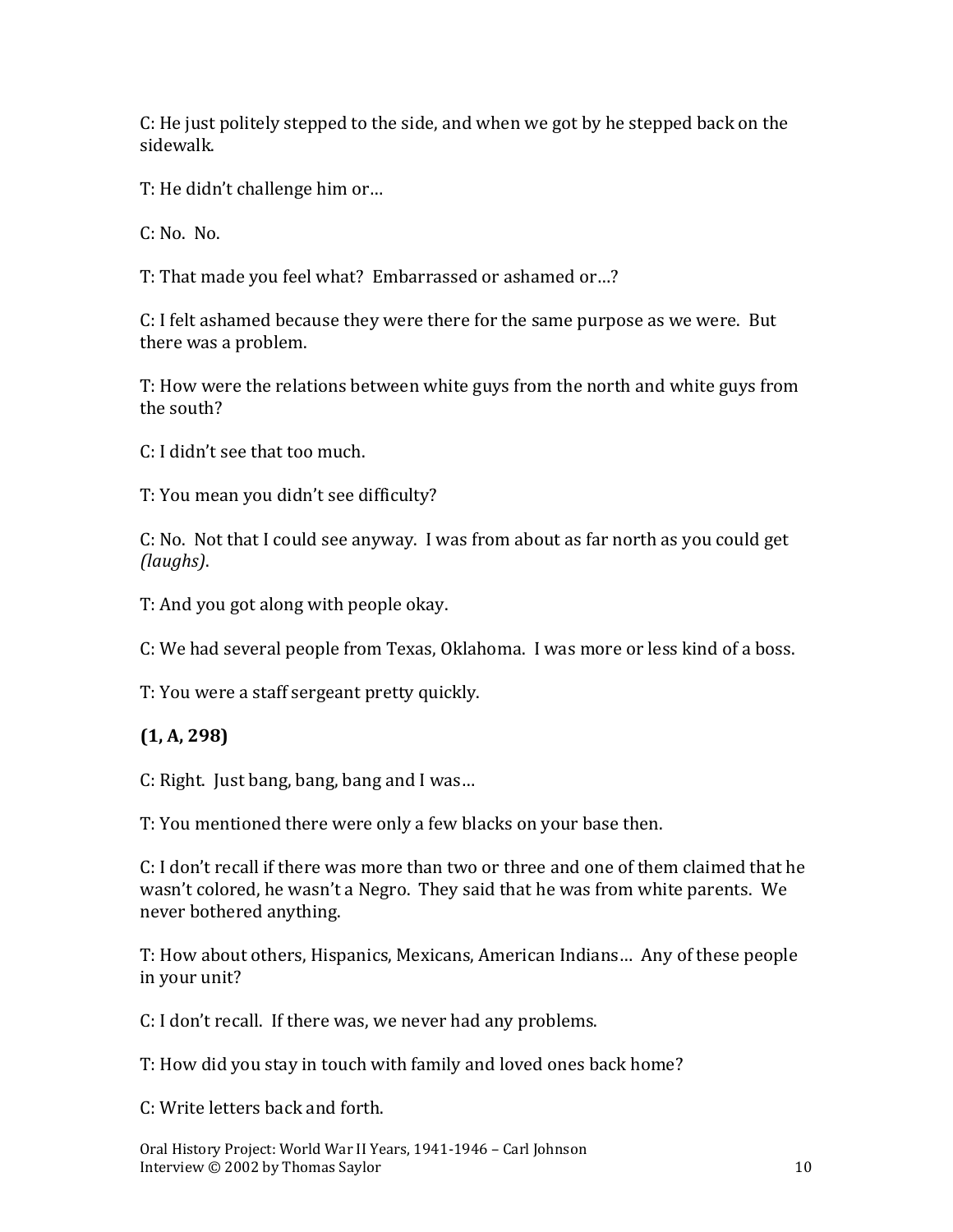T: Were you a regular letter writer?

C: I probably didn't write as much as I should have. But we would correspond.

T: When you wrote back home what kind of things did you tell the folks? Did you write to your folks?

C: To my folks. To my sisters. Just told them… we couldn't give away any military information. Where we were going to be or what we were going to do or anything like that.

T: Did they know where you were in England?

C: Yes.

T: But they didn't necessarily know where exactly or what you were doing.

C: What I was doing.

T: How often did you get mail from home?

C: I don't remember. There were friends, too, that wrote to me.

T: How important was mail to a soldier away from home?

C: We looked for it every day.

T: Did you?

C: Always looked for letters from home.

T: Was there a time that you got a letter than was especially meaningful to you?

C: No, not really. There were no deaths in the family while I was overseas.

T: Your brothers all made it back okay?

C: All my brothers came back.

T: Did you get mail pretty regularly from home?

C: I don't really remember how often I'd get letters.

T: You got some mail.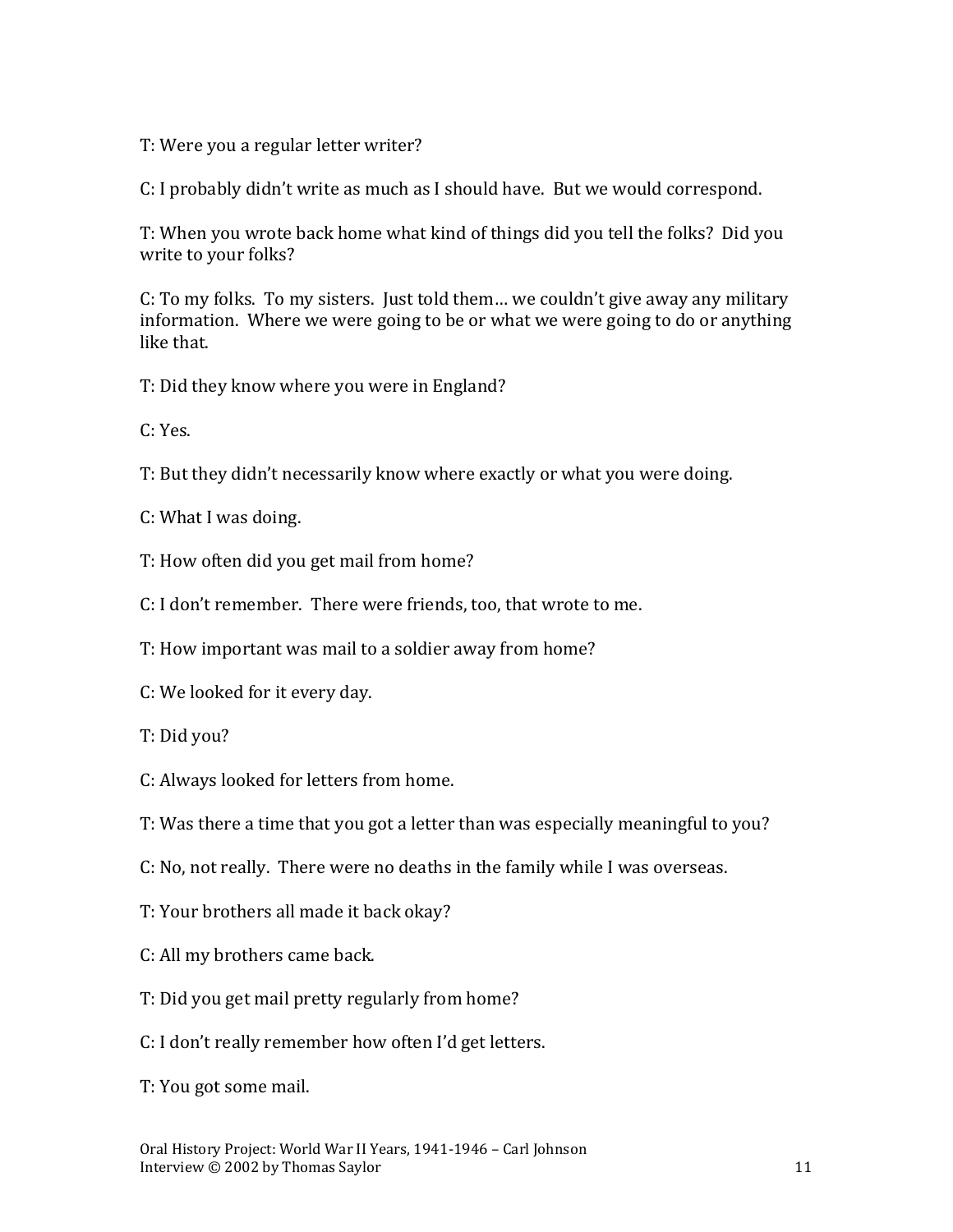C: I got some mail. I got a news clipping or newspaper from home.

T: Speaking of news, was there news available to you on the base to keep up with things, with events of the war?

C: Oh, yes. We had radios and stuff.

T: Were there newspapers too?

C: Yes.

T: *Stars and Stripes*?

C: Yes.

T: Were you one who followed the news and kept up with what was going on?

C: More or less. Yes. Let's face it, I was twenty-nine, almost thirty years old when I came back.

T: That's what you were. You were born in 1915. Did you make any contacts, people that you met in the service that you stayed in contact with after you were out?

C: I did for a while. This one friend of mine from Detroit, Michigan. We'd write back and forth and he even came up to see me, the wife and I. All the way to Minnesota and it so happened that we had gone to Canada.

## **(1, A, 343)**

T: When he came to see you?

C: When he came to see us and we never heard from him or saw him after that. I don't recall but I'm sure that I wrote him a letter. I guess he just gave up on us.

T: That's too bad.

C: Yes.

T: Are there reunions of your unit or of your…

C: Not that I know of.

T: Is that something that you would be interested in or not really?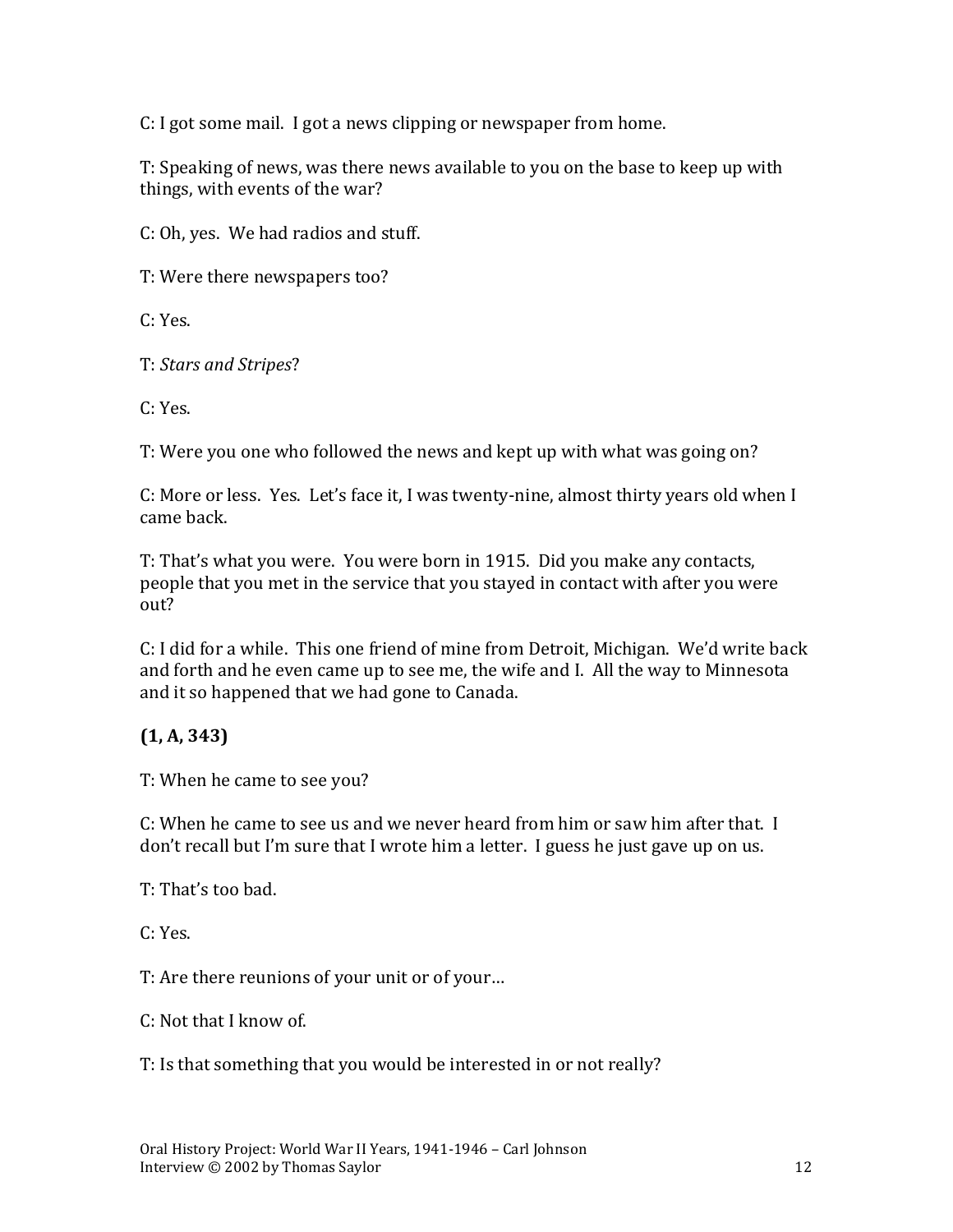C: We weren't that close. There was just a handful of us back in the motorpool and they were from all over the United States. We were just a small group.

T: How many of you were working together there?

C: I'd say it wasn't over twenty, twenty-five.

T: So a small unit. You were back in the States when President Roosevelt died in April of 1945. Do you remember hearing that news?

C: Yes, I guess I did.

T: How did you and those around you react to that news?

C: I don't really recall. It was a shock. Like it was in the service. There is always somebody to take your place. Even if you're the president.

T: Back up just a second. You left England in 1944. You were there for almost two years, right?

C: Yes.

T: How did it feel to be leaving and coming back stateside?

C: We knew that we weren't going to stay stateside. That we would be shipped to another area.

T: So you figured going back to the States was just a temporary thing?

C: Right.

T: Did you expect that you might be headed to the Pacific?

C: Yes.

## **(1, A, 366)**

C: I don't recall what our unit was that we were supposed to go. But I wound up in a hospital.

T: So you were designated for reassignment to the Pacific.

C: Right.

T: What happened to put you in the hospital?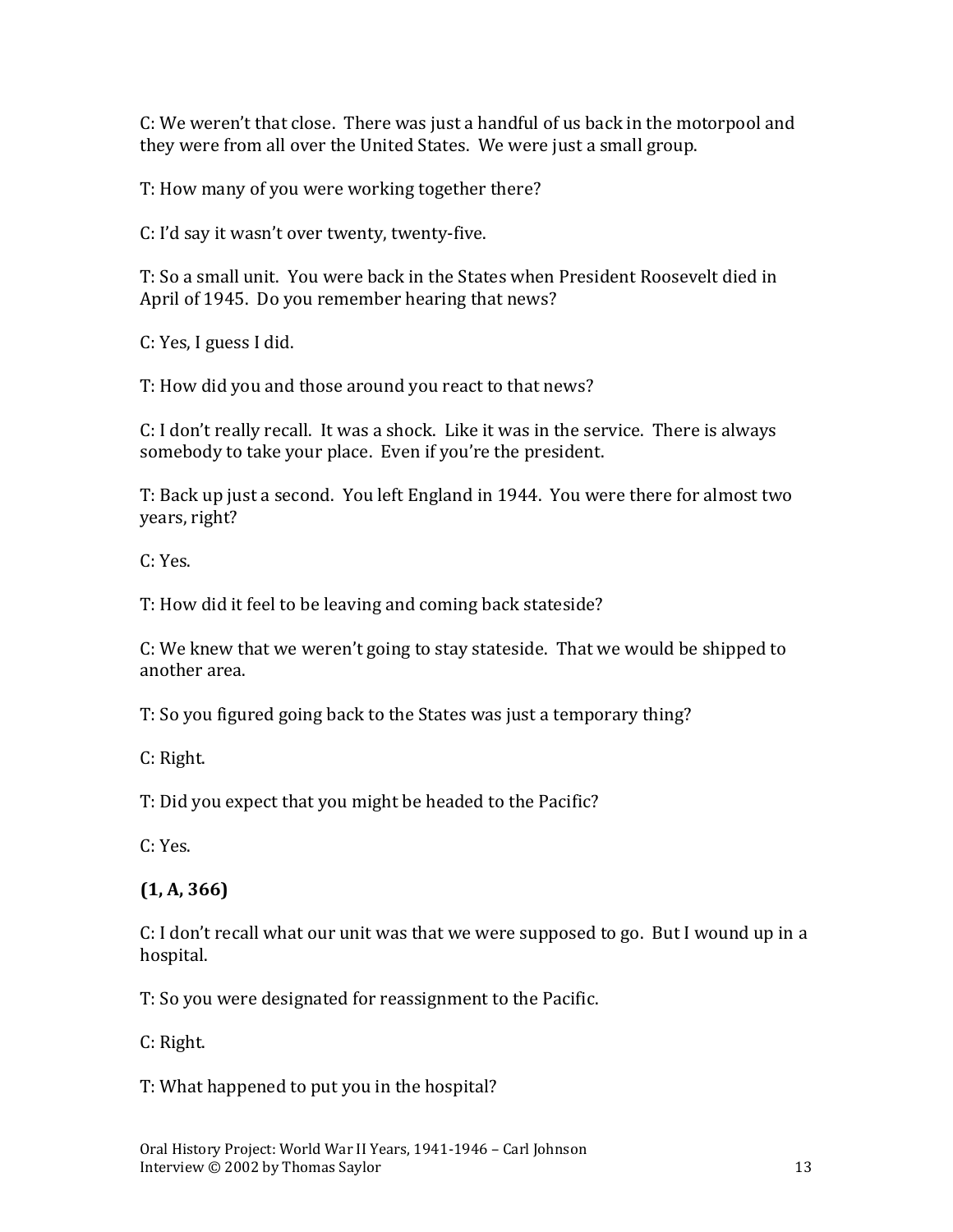C: Age was against me too.

T: You had your appendix out, did you mention?

C: Yes. I had my tonsils removed and I had my appendix and I don't know what else.

T: So you were in the hospital for a while or in and out a few times?

C: I was in and out.

T: So you ended up in Denver at Lowry Field.

C: Yes.

T: Longer than you really expected to be there?

C: Right. I was expecting to be shipped out. I had my tonsils taken out four days before Christmas.

T: 1944.

C: This was in Denver at Lowry Field?

#### **End of Side A. Side B begins at counter 380.**

T: So while you were in the hospital that time or numerous times, were you thinking about being reassigned to the Pacific? Were you kind of thinking about it or worried about it?

C: I didn't worry about it. I didn't know for sure. But when they took my tonsils out they said that they had never seen any tonsils that were as large as they were. Or they hadn't seen tonsils that large for many years.

T: Had you been sick over in England?

C: Yes.

T: So now they finally…

C: Caught up.

T: Took care of it. Did you begin to feel better after your tonsils were out?

C: Oh, much better.

T: You weren't shipped out to the Pacific.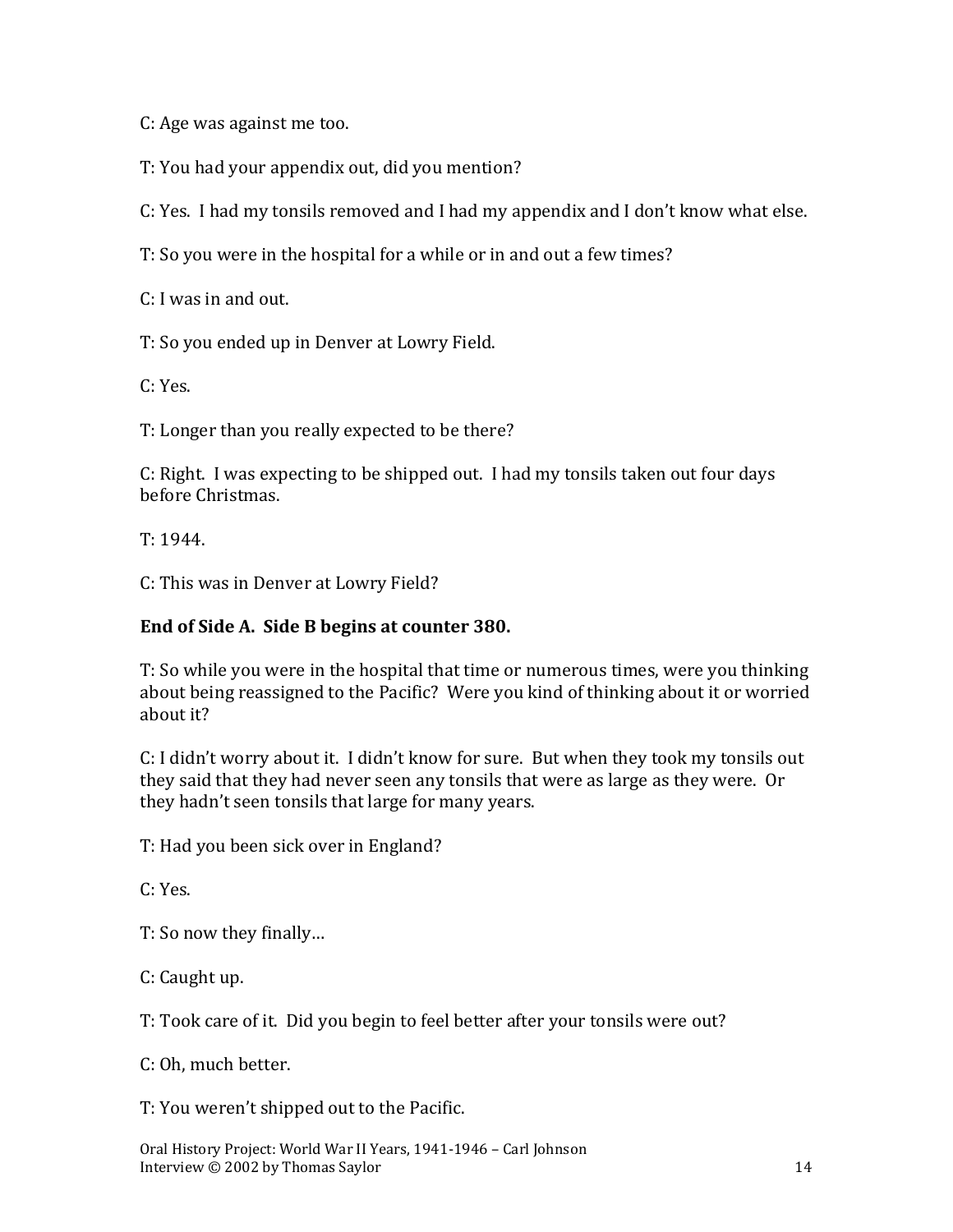$C: No.$ 

T: Why was that?

C: I think because of my physical condition, my age. I don't know for sure. And then when I was in the hospital… oh… the war was over?

T: In Europe or the Pacific?

C: In the Pacific.

T: The war in the Pacific ended in August of '45.

C: Yes.

T: So you were in the hospital again when the war in the Pacific ended?

C: Yes, I think I was. Because I can remember the people on the streets. Oh, gosh!

T: Was this in Denver?

C: In Denver.

T: Do you recall V-J Day? The surrender of Japan.

C: Yes.

## **(1, B, 415)**

T: How did that impact you or make you feel personally?

C: I was glad that things were going to be over. People could get back to their normal living again. And having five brothers in it kind of bothered me. I was the oldest of the five.

T: Did you worry about your brothers?

C: Somewhat. My brother next to me was in the medics. He was in Germany. They took over Orange Hospital. He had some narrow escapes.

T: Was he with an infantry unit?

C: No, he was with the field hospital.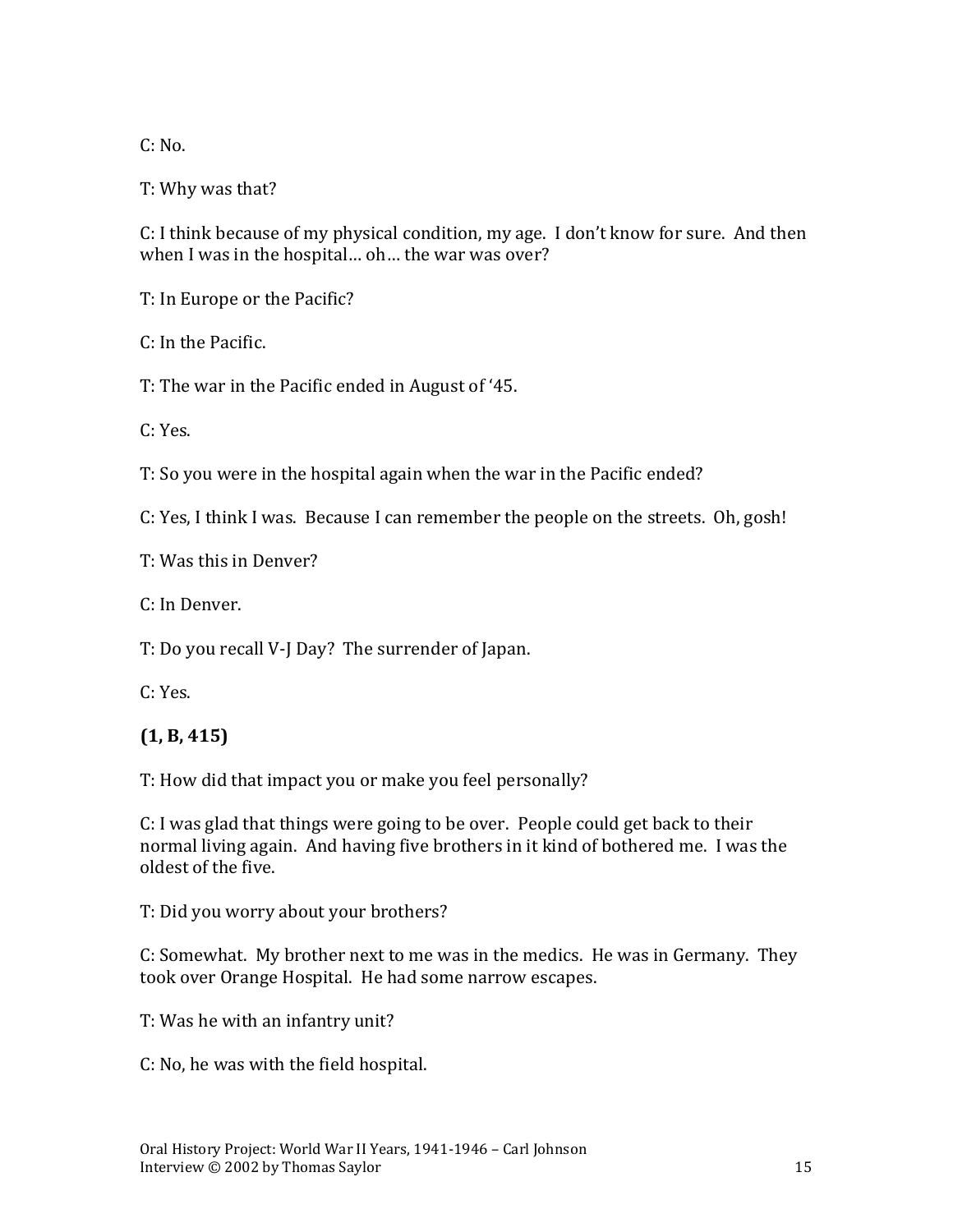T: So he was in Germany and you were back in the States. What do you remember about what happened around you on V-J Day?

C: I don't really remember. I think I was in the hospital.

T: What was going on in Denver?

C: I guess everybody went wild. I recall there was no real personal injuries or anything.

T: So people came out of it okay. One of the reasons that the war in Japan ended so quickly was the decision of the US Government to use atomic weapons against the Japanese. At that time, did you feel our government was correct to use atomic bombs on Hiroshima and Nagasaki?

C: You know the old saying: All is fair in love and war. They would have used it if they'd had it. I thought it was fair.

T: How have your feelings changed on that question since 1945?

C: It ended the war. It probably could have gone on for several years if they hadn't used the atomic bomb and ended it.

T: Do you still feel we did the right thing?

C: I think so. If the enemy had it they would have used it.

T: By October of '45 you were discharged and you were a civilian again.

C: The 31st of October, Halloween night.

T: There's a good omen for you. You got discharged and it wasn't long after that that you were married, right?

C: Five days.

T: Can you tell me on tape the story of that and why you got married so fast?

C: She wouldn't get married as long as I was in the service. She wouldn't want to travel.

T: But you had already proposed to her and she had accepted.

C: Yes.

T: She was waiting until you had your uniform off.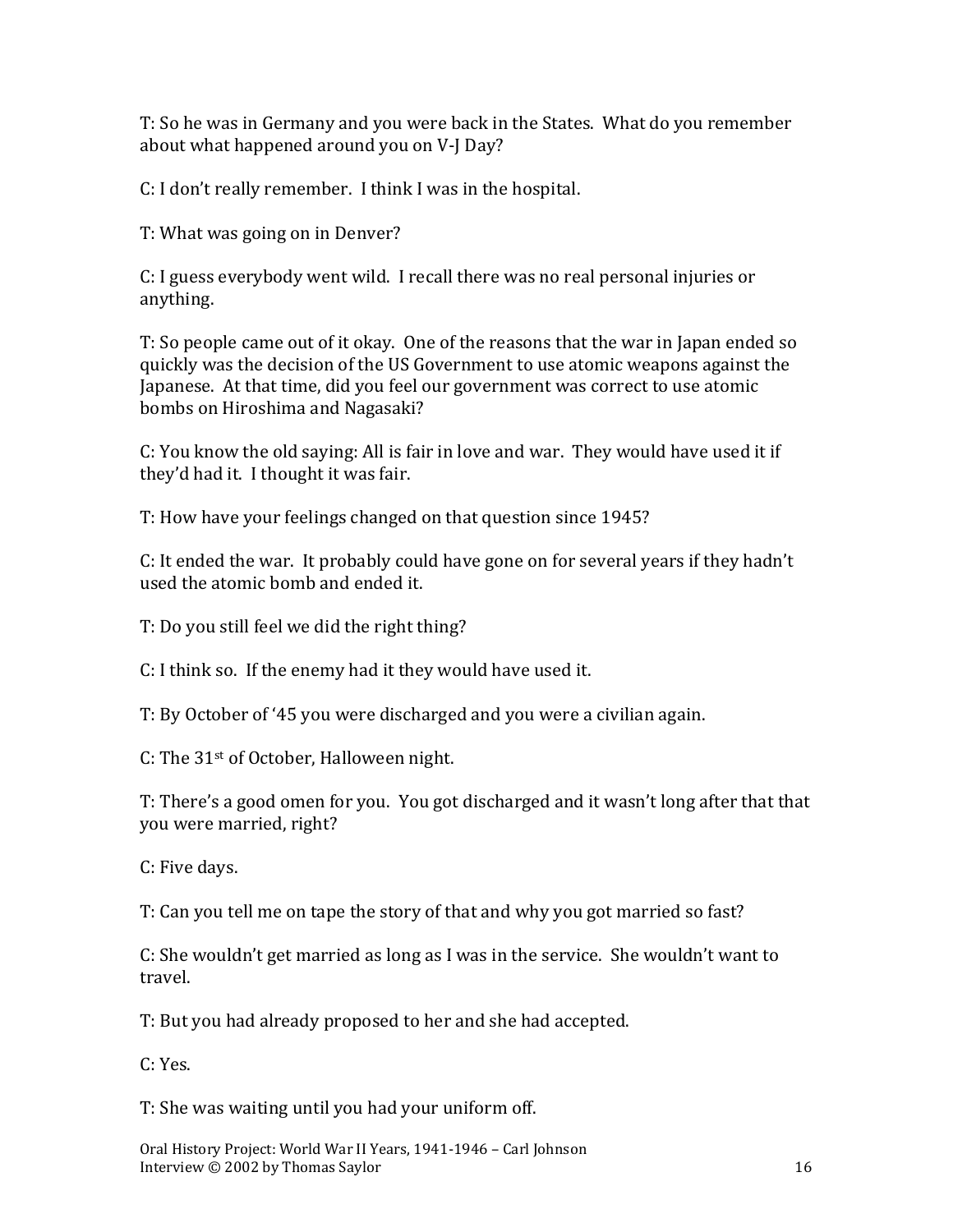C: Right. She would go out with me. We'd go all different places with me being a uniform. At that time you had to wear the uniform. You couldn't dress in civilian clothes.

T: She didn't like being out with you in uniform?

C: No, she didn't mind that. But she just didn't want to travel.

T: The life of a soldier you mean?

C: Yes. She was twenty-eight and I was thirty when we got married.

T: The two of you stayed in Denver for a few years after the war.

C: Yes.

T: How did you decide that that was a good place to stay? Neither one of you were from there.

C: She was in Denver. She was living in Denver at the time.

T: So it was okay to her to stay there for a while.

C: Yes.

T: How about you? How did you feel about staying in Denver, Colorado?

C: I had a good job. I was a mechanic. The shop that I was working at was doing a lot of remodeling. They had a steel and iron works and they sent me down there.

T: This was in Denver too?

C: Yes. The same company.

T: Were jobs easy to come by after the war?

C: I didn't have any problems.

T: Was that because of the skills that you had?

C: I think so. I think so.

T: When you looked at what you were being paid, did you consider you were paid well, okay, or not so well?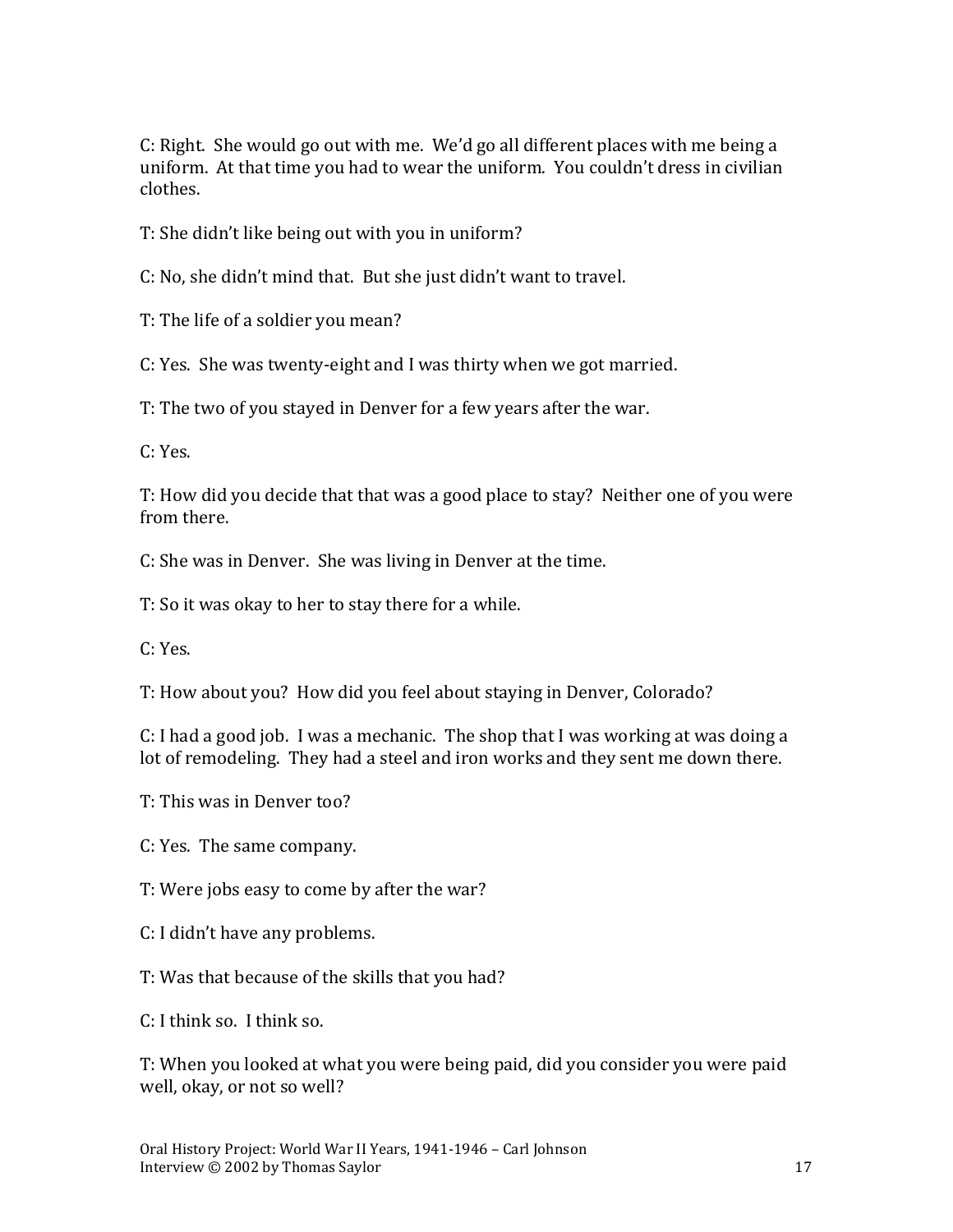C: I guess I was satisfied.

T: You didn't go looking for another job, did you?

C: No, but I was begged to go back to my old job.

T: Here in Minnesota?

C: In Minnesota.

T: That was a couple years, you said, right, before you came back to Minnesota?

C: Yes. We came back here. I think it was Memorial Day weekend that we left Denver.

T: So in '47 you left Denver and came back to McGregor, Minnesota. You'd lived in McGregor before you went into the service.

C: Oh, yes. I was born and raised in that area.

T: Now, if you left to go to the service in '42 and here it is '47, you've been away from McGregor, the area, for five years now. How was the community different?

C: I didn't notice any difference. I knew everybody and everybody knew me I guess.

T: So, the same folks pretty much still living there.

C: Yes.

T: Do you feel that the war helped to bring the community together at all or to make people closer?

# **(1, B, 521)**

C: I don't know. I couldn't say. No small town… they were pretty close. Before the war and they were still close during the war and after the war.

T: When you moved back to McGregor did you think that was the right place for you to be then?

C: I didn't know.

T: How come?

C: There were changes made. We were newly married. I had to quit the garage work because of my health.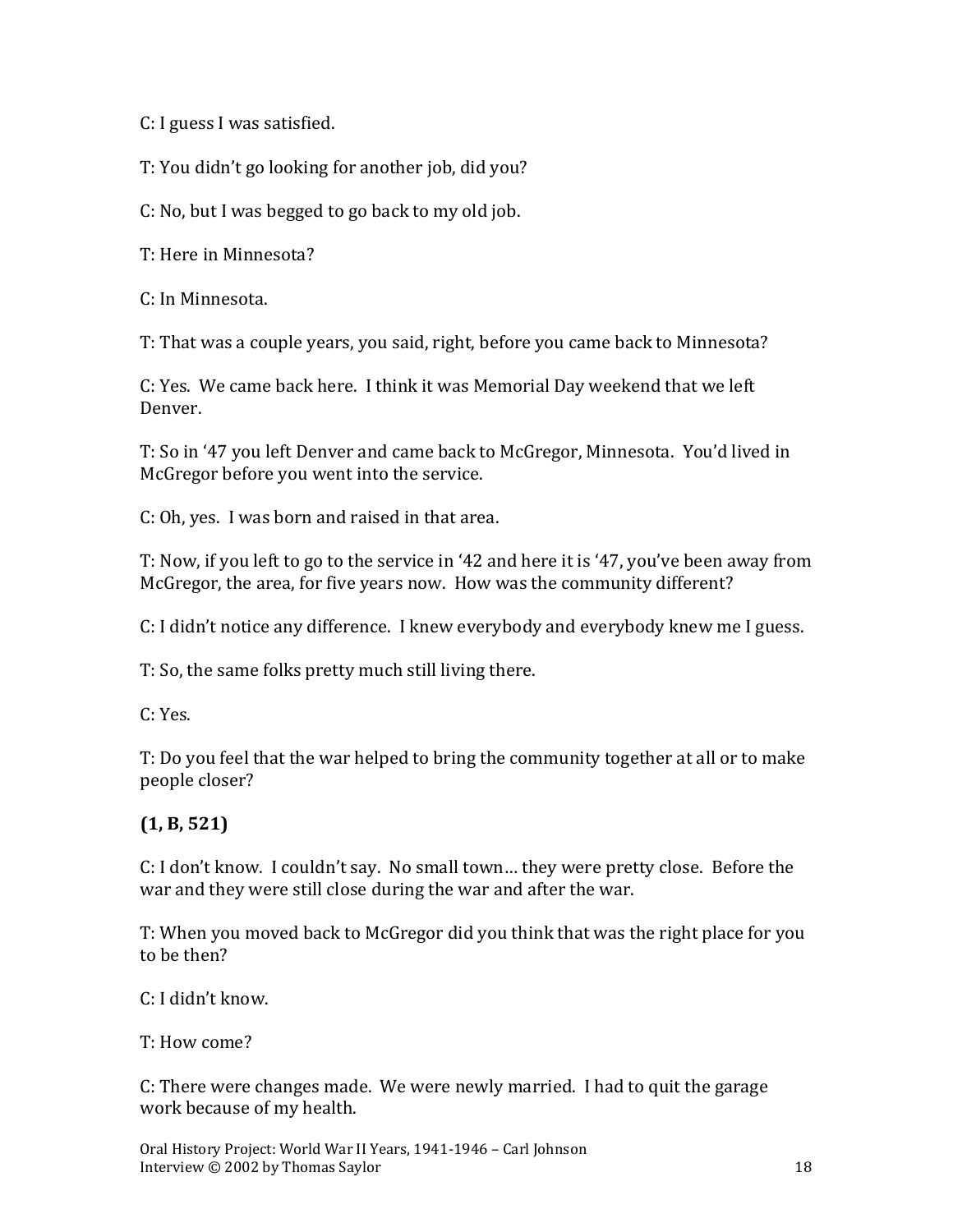T: When did you go to work at Diamond Match in Cloquet? When was that?

C: Now, you've got me.

T: You retired in 1977. How many years did you work at Diamond Match?

C: Twenty-one years.

T: So you went there in 1956. When you were over there in England, part of the war effort, the war was right over there in France and Germany, what did the war mean for you personally at that time?

C: I can't really say. I thought we were there for a purpose. Get it settled so we could go back to living a normal life.

T: For you, would you say it was more a job to do or a moral crusade?

C: Probably a little of both. If we didn't stop what was going on God only knows would have become of it. We probably wouldn't be living the way we are today.

T: How do reflect on World War II now when you think back to almost sixty years ago?

C: It was something that I think had to be done. We had to look out for ourselves.

T: Look out for ourselves or the rest of the planet too?

C: The rest of the planet too.

T: How do you think your war experience changed your life?

C: I can't really say. Of course my life changed coming back and starting a family. We were on our own. I'd say we've done well. We raised a nice family. Our oldest son is taking real good care of us. I can't drive anymore. They took the car away from me. I was out of my mind, you know. Didn't know where I was, what I was doing.

T: One thing I wanted to ask you before we turn the tape off. When you were living in Denver, after you got out of the service after the war ended, you and Edna were married. Was it hard to find an apartment?

C: No. Edna was working with a young lady and her folks were railroad people. I don't know if he was a depot agent or what he was. They were moving out and this lady knew that Edna was getting married. We just took over.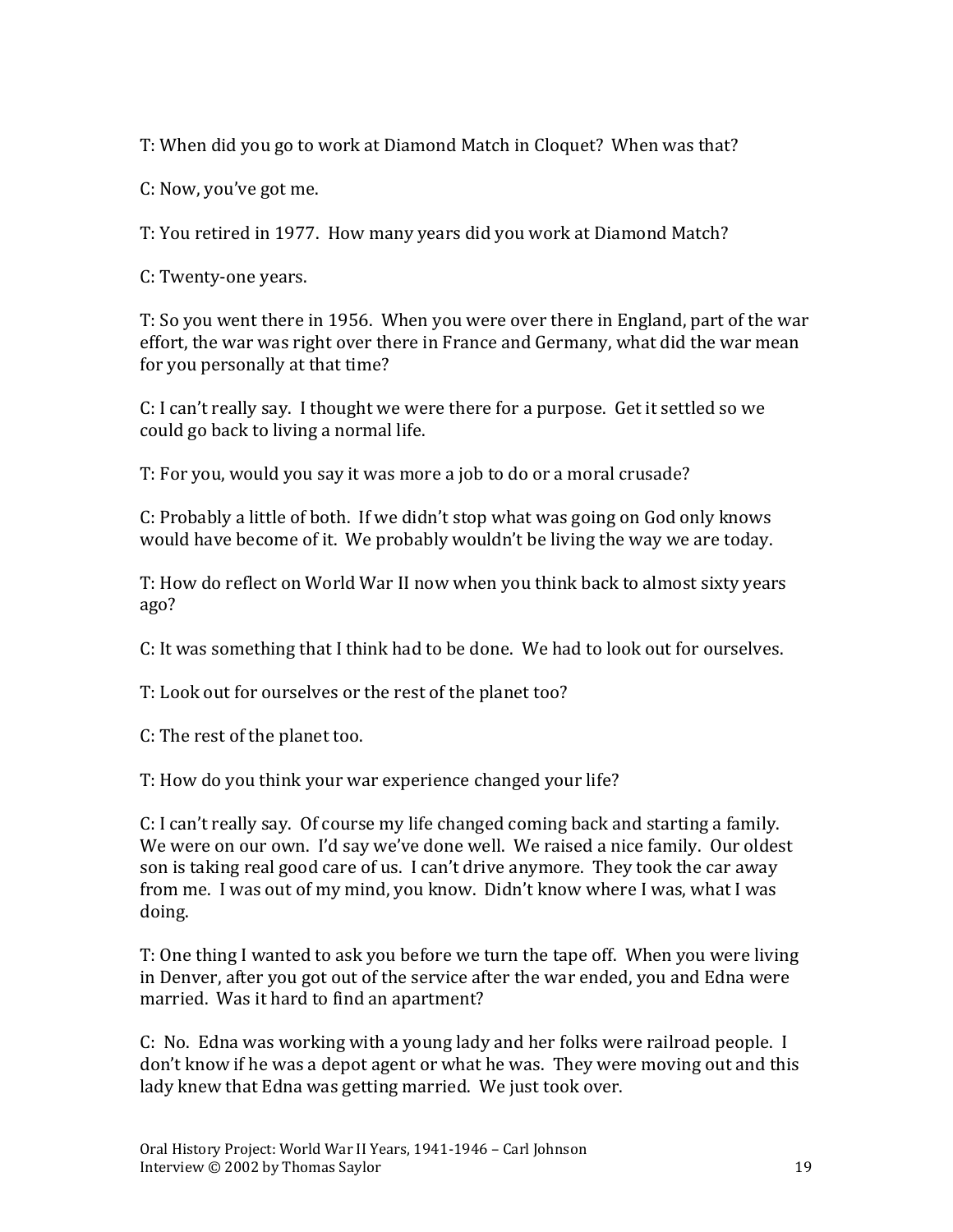T: Was it furnished?

C: No, not really. We still had to buy some stuff.

T: Did you consider yourself lucky to have a place?

C: You better believe it. It wasn't easy to find a place. It was in a real nice community.

T: And the rent was reasonable?

C: I don't remember what it was but we lived with it.

T: You considered yourself lucky to have found a place without a great deal of searching.

C: Yes. It was two bedrooms and we rented out one bedroom so that helped to pay the rent.

T: I see. Because things were in demand you could rent the extra room out to someone else.

C: Oh, yes. She was a nurse and he was a night man. Some restaurant or something.

T: So there were four of you living in the apartment then?

C: Yes.

T: You and Edna and this other couple.

C: We never saw them

T: They came and went different times.

C: Yes. I worked days and those people worked nights. She was a night nurse and he worked nights.

T: So it worked out okay.

C: All right.

T: That says something about how scarce the housing was if four people split in a two-room apartment.

C: I couldn't say. I didn't pay that much attention to it.